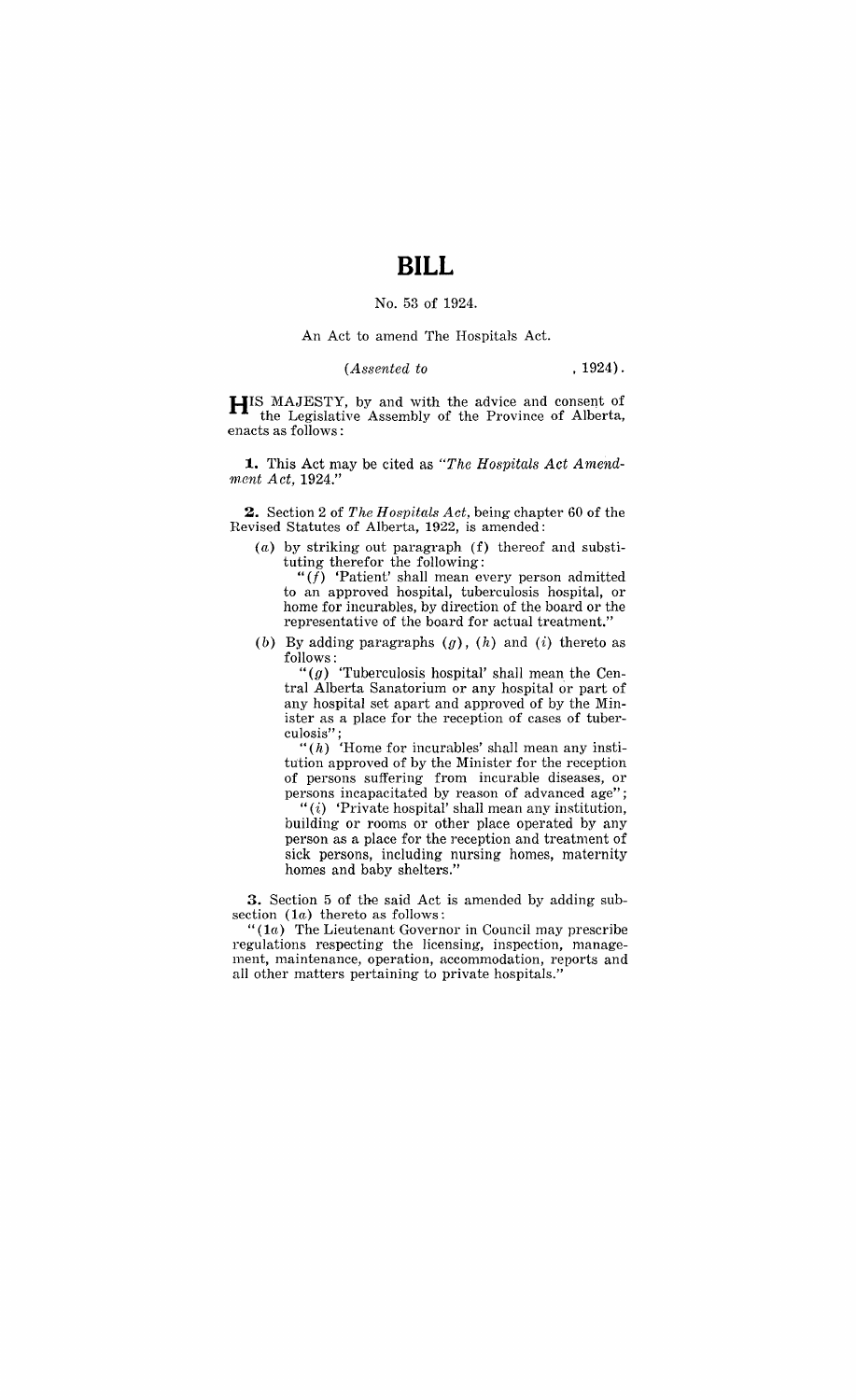4. Section 6 of the said Act is amended-

- $(a)$  as to subsection  $(3)$  thereof by adding after the words "local authority" where they occur for the first time in paragraph  $(b)$  thereof the words "for at least three successive months."
- $(b)$  By striking out subsection  $(5)$  thereof and substituting therefor the following:

 $(5)$  Such written order may be dispensed with in respect of hospital treatment of the sick person, if the case was one of urgent and sudden necessity and if the superintendent or medical officer of the hospital so certified to the local authority."

- ( $c$ ) By adding subsection (5 $a$ ) thereto as follows:
	- $(5a)$  In case of dispute a full report shall be forwarded to the Minister, whose decision shall be final."

5. Section 7 of· the said Act is amended by striking out subsection (8) thereof.

#### 6. Section 7b is added to the said Act as follows: "TUBERCULOSIS HOSPITAL.

" $7b$ .-(1) Admissions to a tuberculosis hospital, other than those admitted on the order and at the expense of the Federal military authorities, shall be by order or direction of the Department.

"(2) Previous to the admission to a tuberculosis hospital of a resident within an area controlled by a local authority, notice of his intended admission shall be given by registered mail to such local authority.

" (3) The amounts per diem payable to the Department in respect of patients shall be according to the classification set out in the schedule to this Act, and may be changed from time to time by the Lieutenant Governor in Council.

" $(4)$  Subsections  $(1)$  and  $(3)$  of this section and the schedule hereto shall have effect as from November eighteenth, one thousand nine hundred and twenty."

7. Section 7c is added to the said Act as follows:

*"7 c.* Admissions to a home for incurables shall be by contract between the local authority of the area of which the person is a resident and the Home for Incurables to which the person is admitted, and any contract so made and approved of by the Minister shall be valid notwithstanding any other provisions of this Act or any other Act or any limitation as to charges contained therein.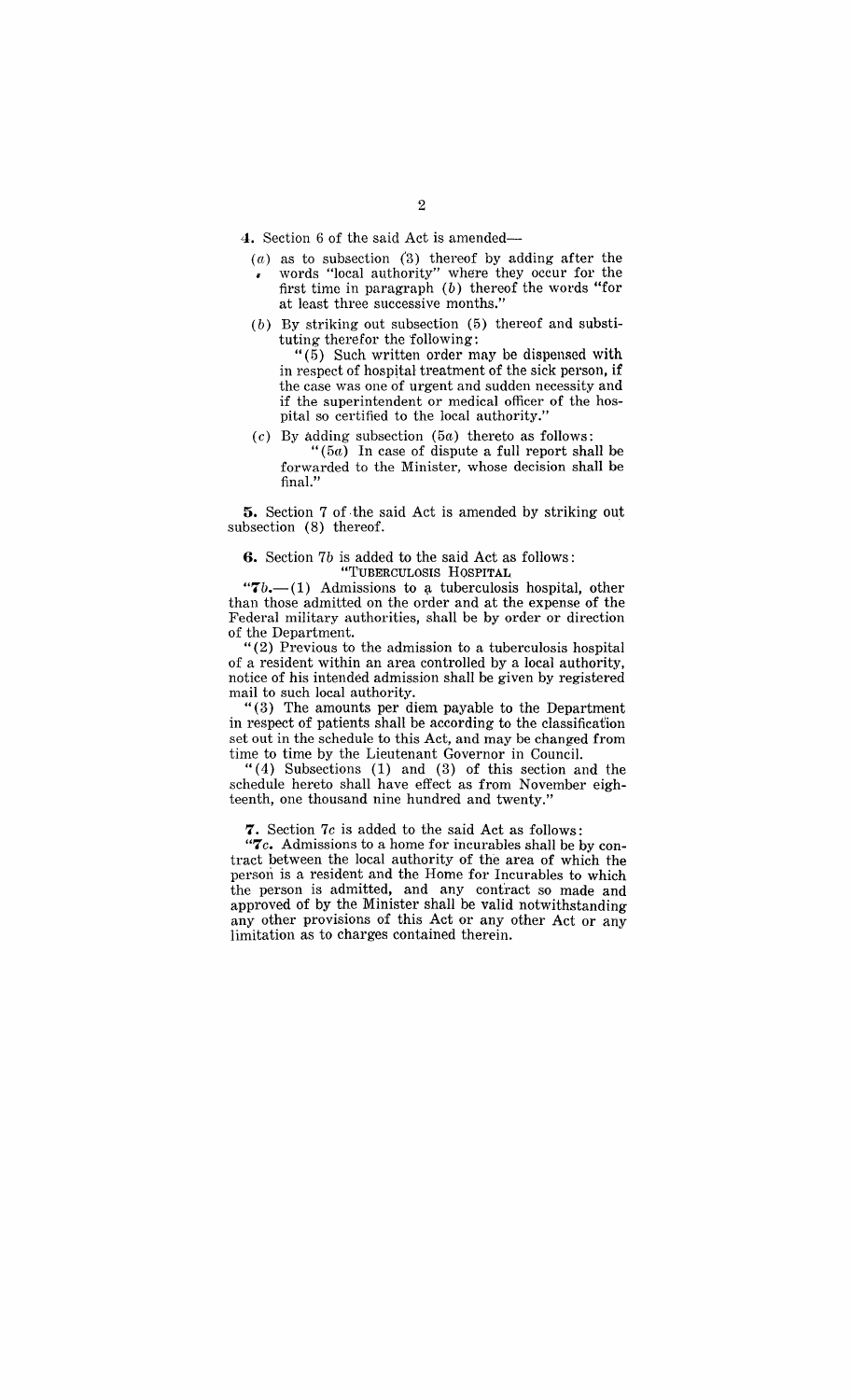"CLASSIFICATION OF PATIENTS ADMITTED TO TUBERCULOSIS

HOSPITAL

## *(Section 7b.)*

- *"Cl((ss .I.-Residents of Alberta.* 
	- " (1) The local authority of the area of which every such person is a resident shall pay as and when required by the Department at the rate of one dollar and fifty cents (\$1.50) per day for every day such person remains an inmate of the tuberculosis hospital.
- *"Class 2.-Non-residents of Alberta who are able, to pay for treatment.* 
	- "(2) Such patients shall pay to the Department three dollars and fifty cents (\$3.50) per day, payable in advance, monthly.
- *"Class* 3 *.-Persons seeking admission other than those mentioned in the two foregoing classes.* 
	- "( 3) Such persons shall be admitted at such rates and on such conditions as may be arranged by the Department,
	- "( 4) Persons seeking admission to a tuberculosis hospital for a limited period for observation and diagnosis shall pay-
		- " $(a)$  If a resident of Alberta, one dollar and fifty cents per day; and
		- " $(b)$  if a non-resident, three dollars and fifty cents per day."

**9.** The provisions of this Act shall supersede, in so far as is necessary to give effect thereto, the provisions of *The Town Act, The Village, Act, The Municipal Districts Act, The Improvement Districts Act,* and of all Acts or Ordinances incorporating any city or forming part of the charter thereof.

**10.** This Act shall come into force on